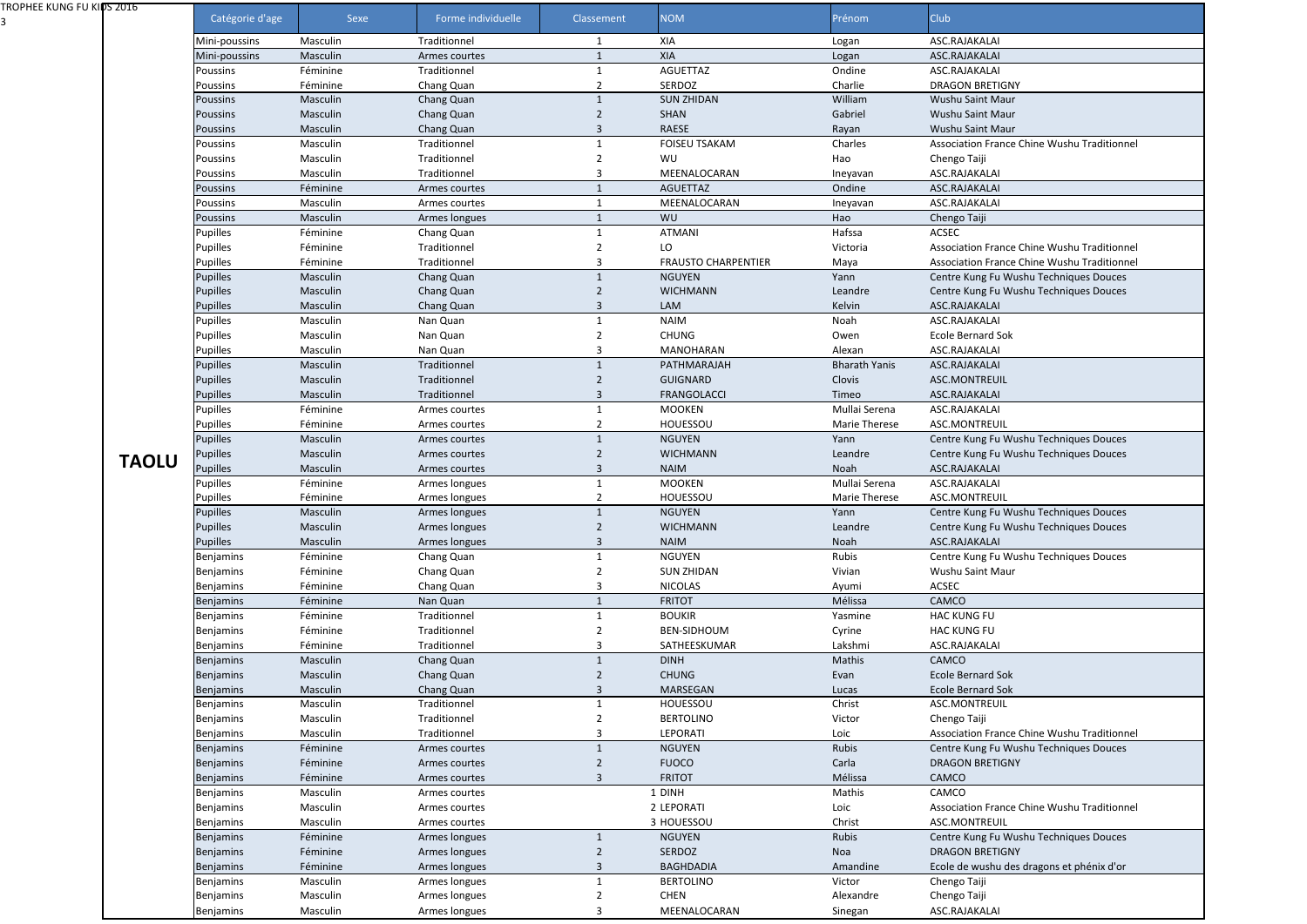|                |                |                          | <b>PRIETO</b>                                                                                                     | Orion                |
|----------------|----------------|--------------------------|-------------------------------------------------------------------------------------------------------------------|----------------------|
|                | $\mathbf{1}$   | <b>Ecole Bernard Sok</b> | <b>CHUNG</b><br>MARSEGAN<br><b>GUIGNARD</b><br><b>HOUESSOU</b><br>Marsegan<br>Apely<br><b>Dehiles</b><br>Mokhtari | Evan                 |
| <b>Duilian</b> |                |                          |                                                                                                                   | Lucas                |
|                | $\mathbf{2}$   | ASC.MONTREUIL            |                                                                                                                   | Clovis               |
|                |                |                          |                                                                                                                   | Marie Therese        |
|                |                |                          |                                                                                                                   |                      |
|                |                | <b>Ecole Bernard Sok</b> |                                                                                                                   | Lucas                |
|                |                |                          |                                                                                                                   | Kylian               |
|                |                |                          |                                                                                                                   | Idir                 |
|                |                |                          |                                                                                                                   | Ayman                |
|                |                |                          | <b>Dehiles</b>                                                                                                    | Alicia               |
|                | $\mathbf{1}$   |                          | Mokhtari                                                                                                          | Aya                  |
| Jiti &         |                |                          | Rauséo                                                                                                            | Charles              |
|                |                |                          | Prieto                                                                                                            | Orion                |
|                |                |                          | Essounga                                                                                                          | Nohlan               |
|                |                |                          | Essounga                                                                                                          | Maélys               |
|                |                |                          | Chung                                                                                                             | Evan                 |
|                |                |                          | Chung                                                                                                             | Owen                 |
|                |                |                          | <b>AGUETTAZ</b>                                                                                                   | <b>ILEANE</b>        |
| <b>Taolu</b>   |                |                          | VGYARAJ                                                                                                           | <b>THRISHA</b>       |
|                |                |                          | <b>MOOKEN</b>                                                                                                     | <b>MULLAI SERENA</b> |
| synchroni      |                |                          | VGYARAJ                                                                                                           | <b>VITHOUSHAN</b>    |
|                | $\overline{2}$ | ASC.RAJAKALAI            | <b>AGUETTAZ</b>                                                                                                   | <b>ONDINE</b>        |
| sé             |                |                          | <b>XIA</b>                                                                                                        | <b>LOGAN</b>         |
|                |                |                          | <b>FRANGOLACCI</b>                                                                                                | <b>TIMEO</b>         |
|                |                |                          | <b>FRANGOLACCI</b>                                                                                                | <b>MILO</b>          |
|                |                |                          | <b>BERGERE</b>                                                                                                    | <b>JESSE</b>         |
|                |                |                          | <b>NAIM</b>                                                                                                       | <b>NATHAN</b>        |
|                |                |                          | SATHEESKUMAR                                                                                                      | LAKSHMI              |
|                |                | ASC.RAJAKALAI            | MEENALOCARAN                                                                                                      | SINEGAN              |
|                |                |                          | <b>MANOHARAN</b>                                                                                                  | ALEXAN               |
|                | 3              |                          | <b>LAM</b>                                                                                                        | <b>KELVIN</b>        |
|                |                |                          | MEENALOCARAN                                                                                                      | <b>INEYAVAN</b>      |
|                |                |                          | PATHMARAJAH                                                                                                       | <b>BHARATH YANIS</b> |
|                |                |                          | RICARDOU                                                                                                          | <b>LUCAS</b>         |
|                |                |                          | <b>NAIM</b>                                                                                                       | <b>NOAH</b>          |